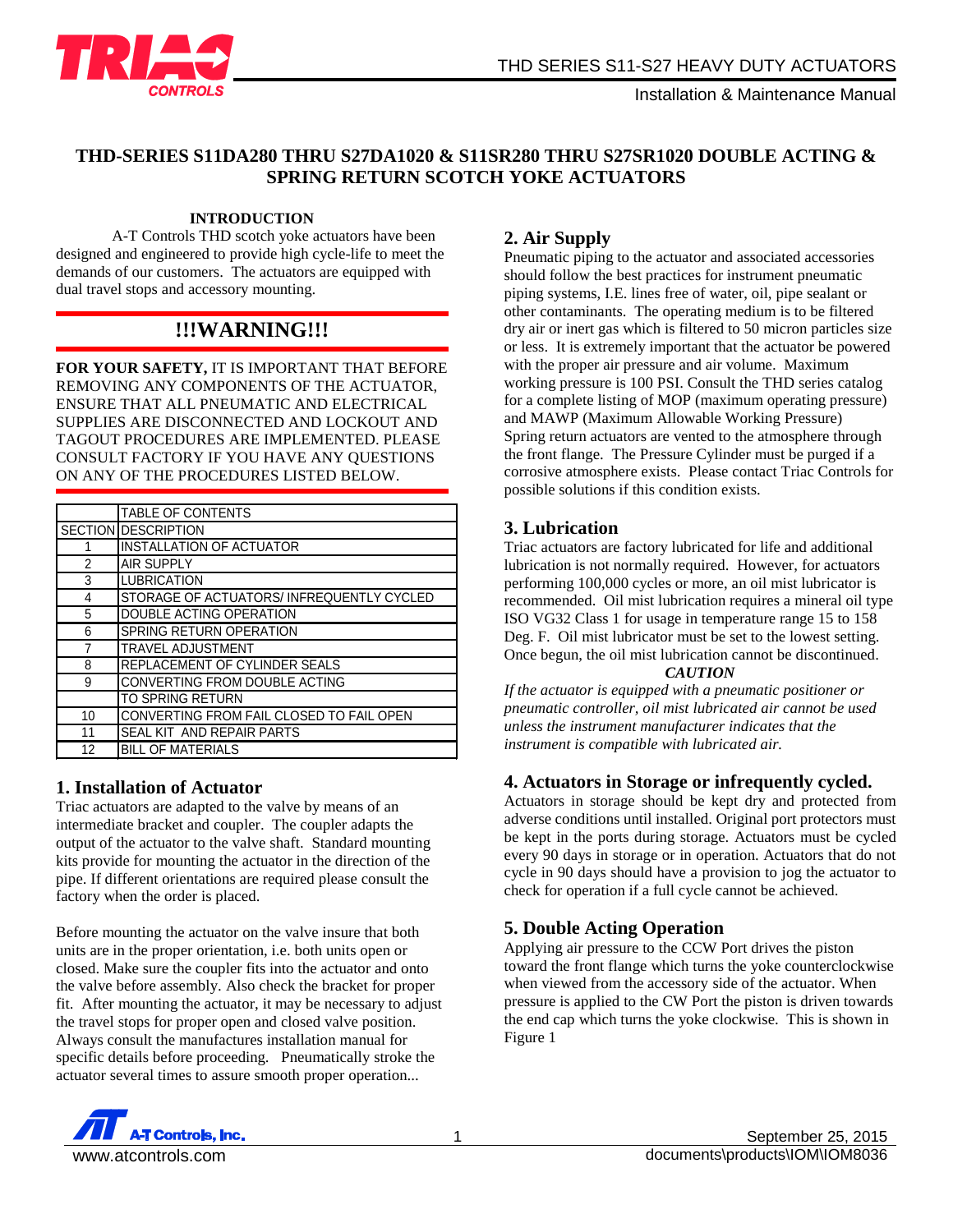



**Figure 1**

## **6. Spring Return Operation**

Applying air pressure to the CCW Port drives the piston toward the adapter as the spring is compressed. This rotates the yoke counterclockwise when viewed from the accessory side of the actuator. When pressure is relieved at the CCW Port the spring drives the piston towards the end cap which turns the yoke clockwise. This is shown in figure 2. To reverse the failure mode the spring and pressure cylinder are swapped end for end.



#### **Figure 2**

#### **7. Travel Adjustment**

The Triac THD actuators have + or - 8 degree adjustment of the end of travel stops in both the open and close directions. **CAUTION: DO NOT ATTEMPT TO ADJUST STOP BOLT WITH AIR PRESSURE OR SPRING FORCE APPLIED TO THE STOP BOLT. ALWAYS JOG ACTUATOR AWAY FROM STOP BOLT BEFORE ADJUSTING.**

On models S11 thru S13 the stop bolts are in the center body of the actuator. Figure 3 shows the stop bolt locations for the S11 thru S13. On models S16 thru S27 the stop bolts are located in the end caps / end plates. The stop bolt on the end cap is for Closed (clockwise rotation) and the stop bolt on the spring cylinder / end plate is the Open (counterclockwise) rotation. Loosen and remove the stop bolt cap first. The air

supply must be removed before the stop bolt can be turned. Next loosen the hex nut and then position the stop bolt in or out to the correct position. Use care not to damage the o-ring seal. Retighten lock nut and replace stop bolt cap*.*



# **!!!WARNING!!!**

**FOR YOUR SAFETY,** IT IS IMPORTANT THAT BEFORE REMOVING ANY COMPONENTS OF THE ACTUATOR, ENSURE THAT ALL PNEUMATIC AND ELECTRICAL SUPPLIES ARE DISCONNECTED AND LOCKOUT AND TAGOUT PROCEDURES ARE IMPLEMENTED.

## **8. Replacement of Cylinder Seals**

**When the cylinder seals must be replaced, because of leakage or a preventive scheduled maintenance, the following procedure must be followed. Note only the soft parts indicated on pages 5 and 6 are included in a seal kit. If additional parts are required they must be ordered separately.**

**Due to the continuing improvement of the Heavy Duty Actuators, seal kits provided by A-T Controls may contain extra o-rings so that all revisions of the actuators are able to be repaired. When disassembling the actuator, it is recommended to match the old o-ring with the new o-ring from the repair kit by comparing the o-ring diameter and cross section.**

- 1. Disconnect electrical supplies and shut off pneumatic supply, vent actuator and remove from valve or damper.
- 2. For spring return actuators the spring tension must be relieved before starting. Apply air pressure until the piston moves off the stop bolt. Remove the stop bolt cap (item 36) then loosen the hex nut (item 8) then back out the stop bolt (item7) until the preload is relieved. Do not remove the stop bolt with air pressure in the cylinder. For

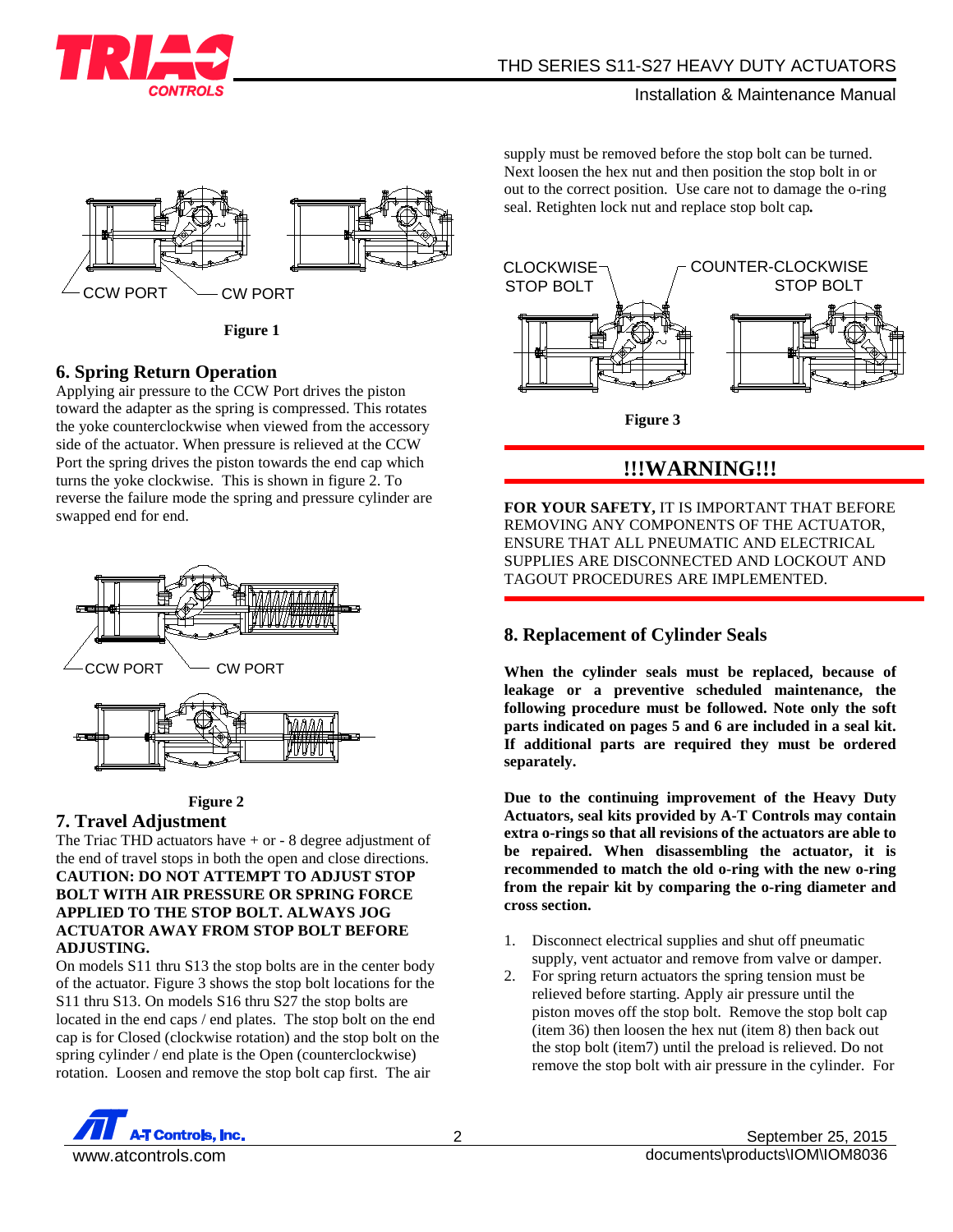double acting units the actuator should be in the clockwise position with the piston next to the end cap.

- 3. Vent all air pressure from the cylinder (item 10).
- 4. Remove the stop bolt, flat washer and seal (item 7, 8, 37).
- 5. Remove the tie rod nuts (item 16) from the tie rods (item 12).
- 6. Remove the end cap (item 15) from the cylinder (item 10).
- 7. Remove the cylinder from the adapter (item 18) by pulling over the piston (item 17). Use caution not to scratch the cylinder bore when sliding over piston.
- 8. Bend the safety tab on the lock nut retainer up and out of the groove. Remove the outer hex nut (item 30) holding the piston on the piston rod (item 11). Then remove the safety tab and then loosen and remove the inner nut.
- 9. Remove the piston, rod washer and o-ring (item 3).
- 10. Remove 2 each flat head screws in the adapter and remove the cover plate (item 32).
- 11. Remove the o-ring seal assembly (item 33) from the counter-bore.
- 12. Remove the o-rings from the piston and both flanges.
- 13. Clean all parts with a mild solvent that will not attack the coating on the parts.
- 14. The center body assembly should be inspected before the pressure group is rebuilt.
- 15. Remove the indicator plate bolts and remove indicator plate (item 6).
- 16. Remove the cover bolts and clean out the jacking screw holes. Install a bolt into each jacking screw hole and alternately tighten the screws to bring the cover plate up so that it can be removed from the yoke bearing.
- 17. Inspect the bronze slider (item 20) for wear along with the slot in the yoke arm.
- 18. Inspect the upper yoke bearing (item 4) for wear.
- 19. Wipe out old grease and replace with new grease on all sliding surfaces.
- 20. Lightly grease new o-ring seal assembly (item 33) and install in adapter. Replace cover plate and install 2 each flat head socket cap screws.
- 21. Lightly grease the o-ring for the adapter and install in the groove.
- 22. Place rod washer on piston rod with countersink facing out toward the end cap. Lightly grease o-ring (item 31) and slide over piston rod. Slide piston over piston rod and install inner hex nut then keyed tab and outer locknut. Then align outer hex nut with locking tab and bend tab into slot.
- 23. Lightly grease piston grooves and install o-ring and backup strip.
- 24. Lightly grease cylinder completely on the inside surface and carefully slide over the piston until seated on the adapter.
- 25. Lightly grease the o-ring for the end cap and install in the groove. Place end cap over the tie rods and seat on the cylinder.
- 26. Reinstall the tie rod nuts and tighten in a diagonal pattern.
- 27. Reinstall the stop bolt, o-ring, flat washer and hex nut in the rear flange. Screw in to the approximate position for 90 degree operation. **On models S11 and S13 make sure that stop bolts are fully retracted before air is applied with the cover plate removed.**
- 28. To pressure test a double acting actuator proceed to the next step for a spring return go the step 33.
- 29. Connect 2 psig air to the adapter and cycle the actuator then connect to the end cap and cycle the actuator several times.
- 30. Apply 100 psig air to the adapter and check for leakage at the adapter/cylinder connection. Also check for rod seal leakage in the center body cavity. Place a flexible tube in the end cap NPT port and check for leakage across the piston by checking for bubbles in a cup of water. Relieve air pressure on cylinder.
- 31. Place a light coating of permantex blue on cover gasket and install. Place cover over the alignment pins and install bolts and tighten. Remove any excess gasket sealer after it is dry.
- 32. Apply 100 psig air to the end cap and check for leakage at the adapter/cylinder connection. Place a flexible tube in the adapter NPT port and check for leakage across the piston. Relieve air pressure on cylinder.
- 33. To pressure test a Spring Return unit the cover must be installed before any air pressure is applied to the unit. Refer to step 31 for information on applying cover.
- 34. After cover is installed apply supply pressure to the end cap and check for leakage at the end cap /cylinder connection and check for leakage across the piston by using the method in step 30 above.
- 35. Make any final adjustments on the end cap stop bolt and check for leakage. Install the stop bolt cover and tighten. On models S11 and S13 set the stop bolts at 90 degrees.
- 36. The actuator is now ready to return to service.

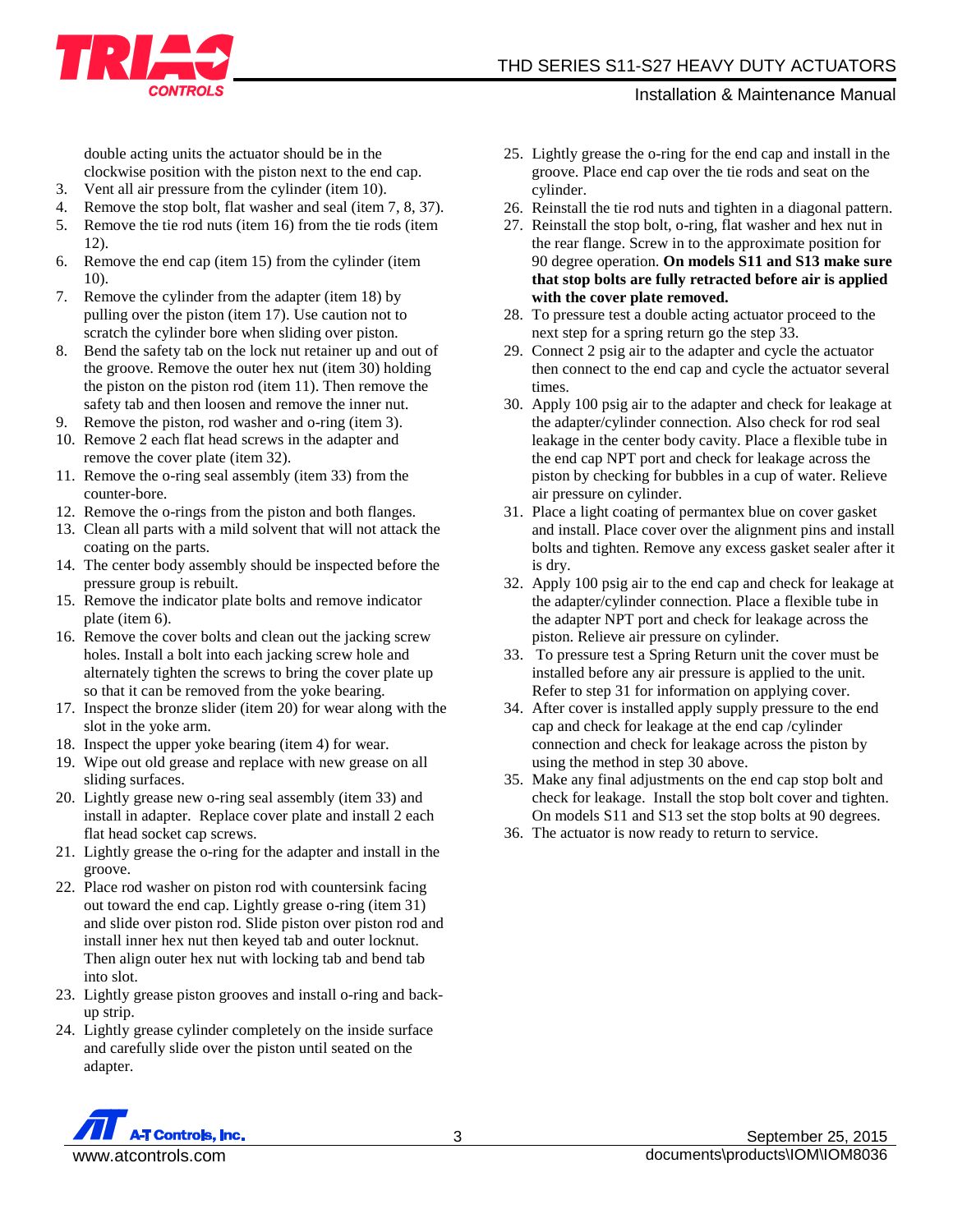

## **9. Converting from Double Acting to Spring Return**

# **!!!WARNING!!!**

**FOR YOUR SAFETY,** IT IS IMPORTANT THAT BEFORE REMOVING ANY COMPONENTS OF THE ACTUATOR, ENSURE THAT ALL PNEUMATIC AND ELECTRICAL SUPPLIES ARE DISCONNECTED AND LOCKOUT AND TAGOUT PROCEDURES ARE IMPLEMENTED.

- 1. Disconnect electrical supplies and shut off pneumatic supply, vent actuator and remove from valve or damper.
- 2. Remove the stop bolt cap on the end cap of the air cylinder and loosen the hex nut and back out the stop bolt. The stop bolt must be backed off so that when 10 psig of air is applied to the adapter there is no load on the stop bolt.
- 3. Remove the cover bolts and clean out the jacking screw holes. Install a bolt into each jacking screw hole and alternately tighten the screws to bring the cover plate up so that it can be removed from the yoke bearing.
- 4. Remove the end plate (item 35) also remove the stop bolt cover, hex nut and stop bolt as these will be used in the spring cartridge on models S16 thru S27.
- 5. Remove the set screws holding the stop screw pad in the sliding block (item 22).
- 6. Remove the stop screw pad.
- 7. Install the spring pusher rod into the spring cartridge.
- 8. Place a light coat of blue permantex on the flange gasket and apply to the actuator.
- 9. Lift Spring Cartridge and slide spring pusher rod into access hole and into hole in the sliding block.
- 10. Install the 4 cap screws and lock washers provided with the spring cartridge.
- 11. Place a light coating of permantex blue on cover gasket and install. Place cover over the alignment pins and install

bolts and tighten. Remove any excess gasket sealer after it is dry.

- 12. Install indicator plate and tighten bolts.
- 13. Install stop bolt and hex nut in rear of spring cartridge.(models S16 thru S27)
- 14. Apply air pressure and check for smooth operation.
- 15. Adjust both stop bolts as necessary for proper travel and check for leakage before installing stop bolt covers.

## **10. Changing from "Spring Closed" to "Spring Open"**

To convert from spring closed to spring open requires that the air cylinder be removed and the spring cartridge removed and placed on the opposite side of the actuator. Complete instructions for rebuilding the air cylinder are listed above along with instructions for installing the spring

## **11. Seal kits and Repair Parts**

To order replacement seal kits or spare parts please provide the following information:

Actuator Model Number

Serial Number

Type of seal kit (Nitrile standard, low temperature, Viton Item Number, Description and quantity for repair parts.

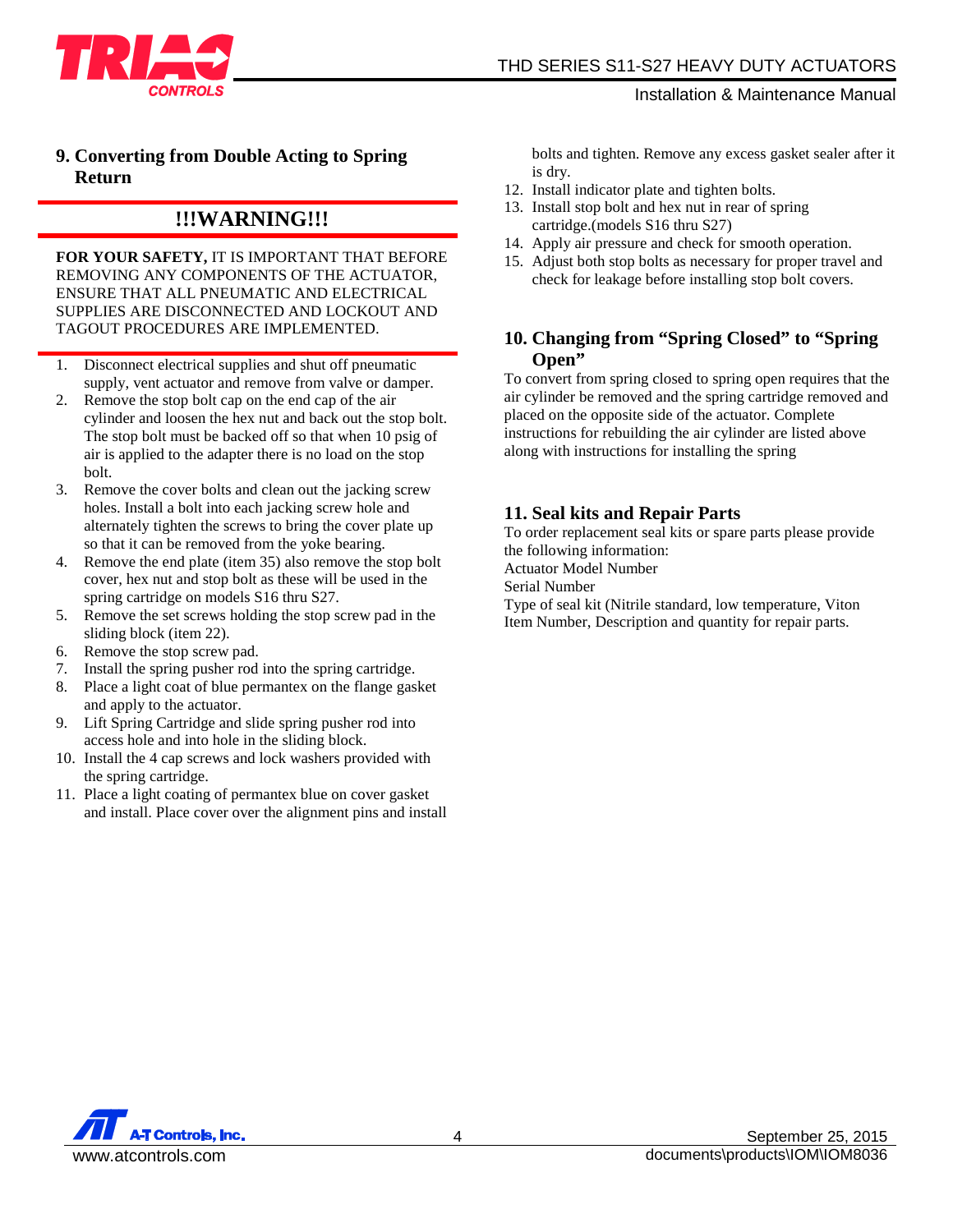

# **Bill of Materials**

| <b>NO</b>               | <b>QTY</b>     | <b>SEAL</b><br><b>KIT</b> | <b>DESCRIPTION</b>               | <b>MATERIAL</b>                             |
|-------------------------|----------------|---------------------------|----------------------------------|---------------------------------------------|
| 1                       | 1              |                           | <b>HOUSING</b>                   | A536 GR 65-45-12                            |
| $\overline{2}$          | 1              |                           | <b>HOUSING COVER</b>             | <b>ASTM A36 CARBON STEEL</b>                |
| $\overline{\mathbf{3}}$ | 1              |                           | <b>YOKE</b>                      | <b>CAST STEEL</b>                           |
| 4                       | $\overline{a}$ |                           | YOKE BUSHING                     | B505 C836 BRONZE                            |
| 5                       | 4              | ¥                         | YOKE O-RING                      | <b>NBR NITRILE RUBBER</b>                   |
| 6                       | 1              |                           | <b>INDICATOR PLATE</b>           | <b>ASTM A36 CARBON STEEL</b>                |
| 7                       | 2              |                           | <b>STOP BOLT</b>                 | A193 GR. B7                                 |
| 8                       | 2              |                           | <b>STOP BOLT NUT</b>             | A194 GR. 2H                                 |
| 9                       | 2              | ÷                         | <b>CYLINDER O-RING</b>           | <b>NBR NITRILE RUBBER</b>                   |
| 10                      | 1              |                           | <b>CYLINDER</b>                  | A106 GR. A CHROME PLATED                    |
| 11                      | 1              |                           | <b>PISTON ROD</b>                | <b>ANSI 4140 ALLOY CARBON STEEL</b>         |
| 12                      | ₩              |                           | <b>TIE ROD</b>                   | ANSI 1045 ALLOY CARBON STEEL                |
| 13                      | 1              | ₩                         | <b>PISTON O-RING</b>             | <b>NBR NITRILE RUBBER</b>                   |
| 14                      | 1              |                           | <b>BACK UP RING</b>              | <b>PTFF</b>                                 |
| 15                      | 1              |                           | <b>END CAP</b>                   | <b>ASTM A36 CARBON STEEL</b>                |
| 16                      | $\overline{}$  |                           | <b>TIE ROD NUT</b>               | A194 GR. 2H                                 |
| 17                      | 1              |                           | <b>PISTON</b>                    | <b>ASTM A36 CARBON STEEL</b>                |
| 18                      | 1              |                           | <b>ADAPTER</b>                   | <b>ASTM A36 CARBON STEEL</b>                |
| 19                      | 1              |                           | <b>ALIGNMENT RING</b>            | <b>C1018 CARBON STEEL</b>                   |
| 20                      | $\overline{2}$ |                           | YOKE PIN BUSHING                 | <b>B505 C836 BRONZE</b>                     |
| 21                      | 1              |                           | <b>YOKE PIN</b>                  | <b>17-4 PH STAINLESS STEEL</b>              |
| 22                      | 1              |                           | <b>SLIDING BLOCK</b>             | <b>ASTM A36 CARBON STEEL</b>                |
| 23                      | 2              |                           | <b>SLIDING BLOCK BEARING</b>     | Du BEARING BRONZE / TEFLON W/ STEEL BACKING |
| 24                      | 1              |                           | <b>GUIDE BAR</b>                 | ANSI 4140 ALLOY CARBON STEEL                |
| 25                      | 1              |                           | <b>SPRING PISTON ROD</b>         | <b>ASNI 1045 ALLOY CARBON STEEL</b>         |
| 26                      | 1              |                           | <b>SPRING PISTON ROD BEARING</b> | Du BEARING BRONZE / TEFLON W/ STEEL BACKING |
| 27                      | 1              |                           | <b>THRUST BEARING</b>            | <b>B505 C836 BRONZE</b>                     |
| 28                      | 1              |                           | <b>SPRING CYLINDER WELDMENT</b>  | A106 GR. A CARBON STEEL PIPE                |
| 29                      | 1              |                           | <b>SPRING</b>                    | SAE 9254 HEAT TREATED CARBON STEEL SPRING   |
| 30                      | 1              |                           | <b>LOCK NUT ASSY</b>             | A194 GR. 8                                  |
| 31                      | 1              | ₩                         | <b>PISTON ROD O-RING</b>         | <b>NBR NITRILE RUBBER / TEFLON</b>          |
| 32                      | 1              |                           | <b>COVER PLATE</b>               | <b>C1018 CARBON STEEL</b>                   |
| 33                      | 1              | ₩                         | <b>ROD SEAL ASSEMBLY</b>         | <b>NBR NITRILE RUBBER</b>                   |
| 34                      | 1              |                           | <b>ROD BEARING</b>               | Du BEARING BRONZE / TEFLON W/ STEEL BACKING |
| 35                      | 1              |                           | <b>DA COVER PLATE</b>            | <b>ASTM A36 CARBON STEEL</b>                |
|                         |                |                           |                                  |                                             |



## **SPRING RETURN**



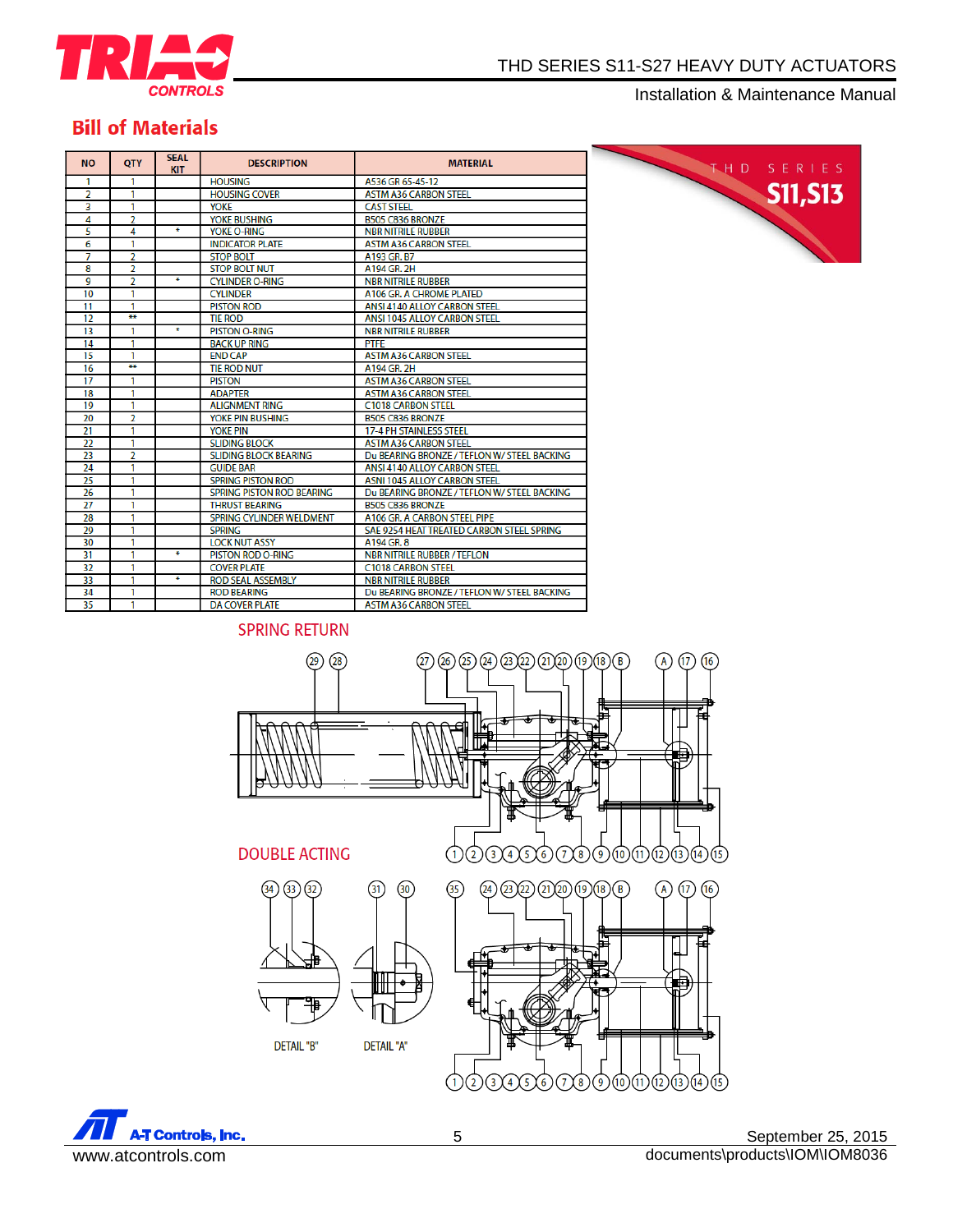

## THD SERIES S11-S27 HEAVY DUTY ACTUATORS

Installation & Maintenance Manual



| <b>NO</b>       | <b>QTY</b>     | <b>SEAL</b><br><b>KIT</b> | <b>DESCRIPTION</b>               | <b>MATERIAL</b>                             |
|-----------------|----------------|---------------------------|----------------------------------|---------------------------------------------|
| 1               | 1              |                           | <b>HOUSING</b>                   | A536 GR 65-45-12                            |
| $\overline{2}$  | 1              |                           | <b>HOUSING COVER</b>             | <b>ASTM A36 CARBON STEEL</b>                |
| 3               | 1              |                           | <b>YOKE</b>                      | <b>CAST STEEL</b>                           |
| 4               | $\overline{a}$ |                           | YOKE BUSHING                     | B505 C836 BRONZE                            |
| 5               | 4              | ¥                         | <b>YOKE O-RING</b>               | <b>NBR NITRILE RUBBER</b>                   |
| 6               | 1              |                           | <b>INDICATOR PLATE</b>           | <b>ASTM A36 CARBON STEEL</b>                |
| 7               | $\overline{2}$ |                           | <b>STOP BOLT</b>                 | A193 GR. B7                                 |
| 8               | $\overline{2}$ |                           | <b>STOP BOLT NUT</b>             | A194 GR. 2H                                 |
| $\overline{9}$  | $\overline{2}$ | ٠                         | <b>CYLINDER O-RING</b>           | <b>NBR NITRILE RUBBER</b>                   |
| 10              | 1              |                           | <b>CYLINDER</b>                  | A106 GR. A CHROME PLATED                    |
| 11              | 1              |                           | <b>PISTON ROD</b>                | <b>ANSI 4140 ALLOY CARBON STEEL</b>         |
| 12              | ¥¥             |                           | <b>TIE ROD</b>                   | <b>ANSI 1045 ALLOY CARBON STEEL</b>         |
| 13              | 1              | ¥                         | <b>PISTON O-RING</b>             | <b>NBR NITRILE RUBBER</b>                   |
| 14              | 1              |                           | <b>BACK UP RING</b>              | <b>PTFE</b>                                 |
| 15              | 1              |                           | <b>END CAP</b>                   | <b>ASTM A36 CARBON STEEL</b>                |
| 16              | ₩              |                           | <b>TIE ROD NUT</b>               | A194 GR. 2H                                 |
| 17              | 1              |                           | <b>PISTON</b>                    | <b>ASTM A36 CARBON STEEL</b>                |
| 18              | 1              |                           | <b>ADAPTER</b>                   | <b>ASTM A36 CARBON STEEL</b>                |
| 19              | 1              |                           | <b>ALIGNMENT RING</b>            | <b>C1018 CARBON STEEL</b>                   |
| 20              | $\overline{2}$ |                           | YOKE PIN BUSHING                 | B505 C836 BRONZE                            |
| $\overline{21}$ | 1              |                           | <b>YOKE PIN</b>                  | <b>17-4 PH STAINLESS STEEL</b>              |
| 22              | 1              |                           | <b>SLIDING BLOCK</b>             | <b>ASTM A36 CARBON STEEL</b>                |
| 23              | 2              |                           | <b>SLIDING BLOCK BEARING</b>     | Du BEARING BRONZE / TEFLON W/ STEEL BACKING |
| 24              | 1              |                           | <b>GUIDE BAR</b>                 | <b>ANSI 4140 ALLOY CARBON STEEL</b>         |
| 25              | 1              |                           | <b>SPRING PISTON ROD</b>         | <b>ASNI 1045 ALLOY CARBON STEEL</b>         |
| 26              | 1              |                           | <b>SPRING PISTON ROD BEARING</b> | Du BEARING BRONZE / TEFLON W/ STEEL BACKING |
| 27              | 1              |                           | <b>THRUST BEARING</b>            | B505 C836 BRONZE                            |
| 28              | 1              |                           | <b>SPRING CYLINDER WELDMENT</b>  | A106 GR. A CARBON STEEL PIPE                |
| 29              | ī              |                           | <b>SPRING</b>                    | SAE 9254 HEAT TREATED CARBON STEEL SPRING   |
| 30              | 1              |                           | <b>LOCK NUT ASSY</b>             | A194 GR. 8                                  |
| 31              | $\overline{2}$ | ¥                         | <b>PISTON ROD O-RING</b>         | <b>NBR NITRILE RUBBER / TEFLON</b>          |
| 32              | 1              |                           | <b>COVER PLATE</b>               | <b>C1018 CARBON STEEL</b>                   |
| 33              | 1              | ¥                         | <b>ROD SEAL ASSEMBLY</b>         | <b>NBR NITRILE RUBBER</b>                   |
| 34              | 1              |                           | <b>ROD BEARING</b>               | Du BEARING BRONZE / TEFLON W/ STEEL BACKING |
| 35              | 1              |                           | <b>DA COVER PLATE</b>            | <b>ASTM A36 CARBON STEEL</b>                |
| 36              | $\overline{a}$ |                           | <b>STOP BOLT COVER</b>           | <b>C1018 CARBON STEEL</b>                   |
| 37              | $\overline{2}$ | ٠                         | <b>STOP BOLT O-RING</b>          | <b>NBR NITRILE RUBBER</b>                   |

**SPRING RETURN** 



# **DOUBLE ACTING**